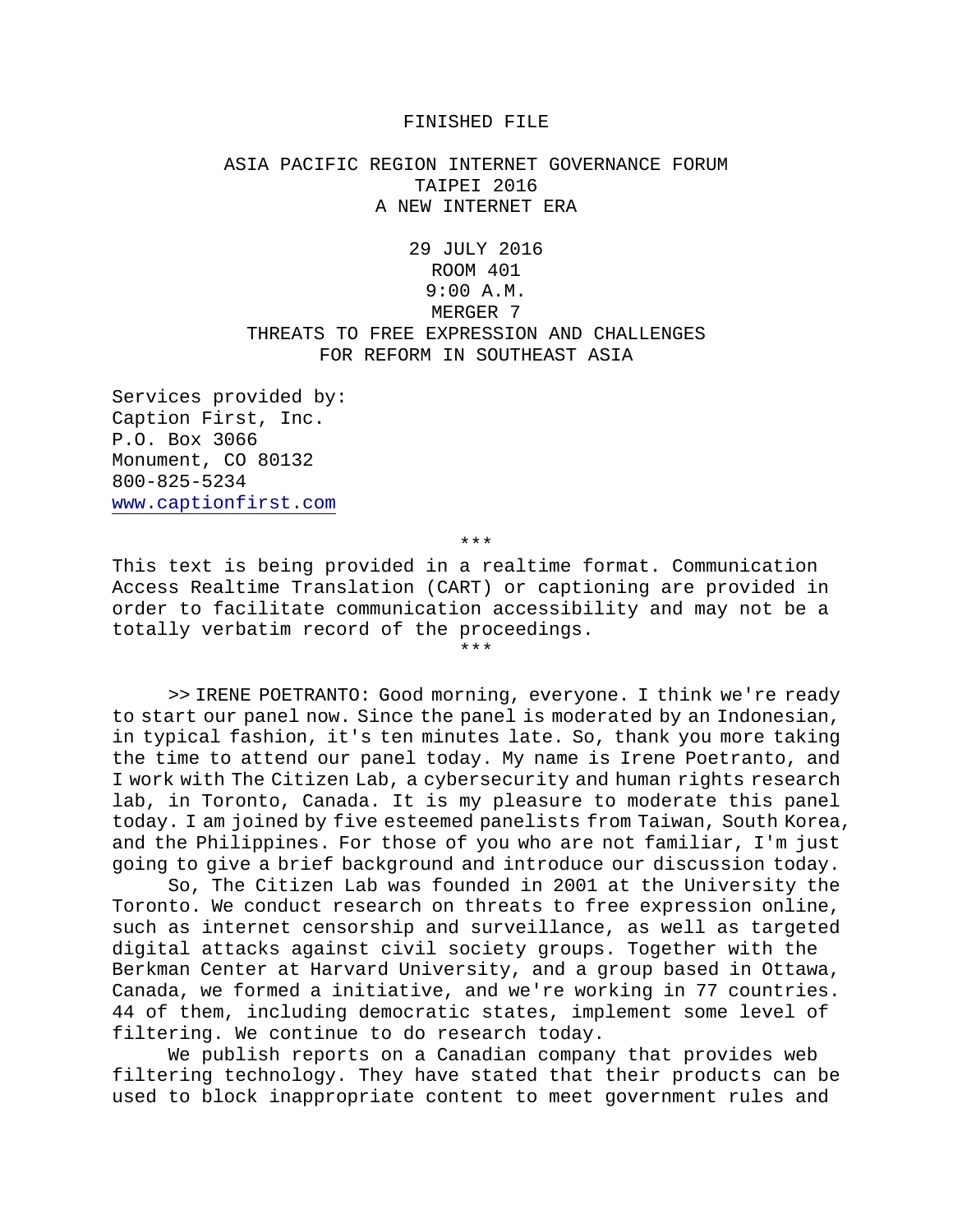regulations based on social, religious, and political ideals, end quote. We know that Netsweeper is providing technology to Pakistan, and other countries. In Pakistan, the blocked websites are considered blasphemous by the government as well as sites that feature pornography, or political discourse, such as separatist efforts.

Our research has on covered numerous cases of human rights activists targeted by advanced digital spyware, such as FinFisher and Hacking Team. We have found FinFisher servers in Bangladesh, Indonesia, Mongolia, and Taiwan, and Hacking Team's system in South Korea, Malaysia, and Thailand. As Susan Pointer noted, the internet's global center is moving east and south, and yet some of these countries contain zones of conflict considered to be failed states.

In addition, many of these countries do not have structures in place to ensure accountability and transparency, which are important to guard against abuses of power. So, reason we convened this panel is to monitor, discuss, and raise awareness of the threats to freedom. It is important that governments are becoming heavily involved in internet governance, including establishing domestic-level internet controls. So, we'll start our discussion today in Thailand, followed by South Korea, the Philippines, and Malaysia. And we'll return to South Korea again at the end to discuss an administrative censorship move.

Each panelist will have ten minutes, followed by a Q&A session. I'll hand it over to Arthit from Thailand. Please go ahead.

>> ARTHIT SURIYAWONGKUL: Hi, everybody. Thanks for coming this morning. I would like to give you an idea what has been, like, what's going on in the past two years since the Korean military government has been in control. So, just, like, briefly the history. So in the 20th of 2014, right, the army announced martial law. On the next day, all the IP has been summoned to control the social media. And then on the next day, on the 22nd of May, 2014, there was a coup. And then after that, a lot of announcements and orders has been announced by the so-called NCPO, National Council for Peace and Order, right, NCPO, National Council for Peace and Order.

There were a lot of NCPO announcements and orders, some of them directly to media, and specifically to the internet filtering. I'm trying to find documents in English, but, like, I cannot really. But, like, so I'm just going to continue to do -- can you do this full screen? Just to give you an idea, I'm not going into details about what these announcements are specifically like, but it will give you an idea how's, like -- goals from the day one, like, since the start of the coup and how it developed into today, and also, like, how it's going to be like after our referendum to the constitution.

So, the military government appointed a committee to draft out the new constitution. And we're going to have a referendum on the 7th of August, next week. So -- and some of the announcements I will explain later. But some of these announcements will be effective even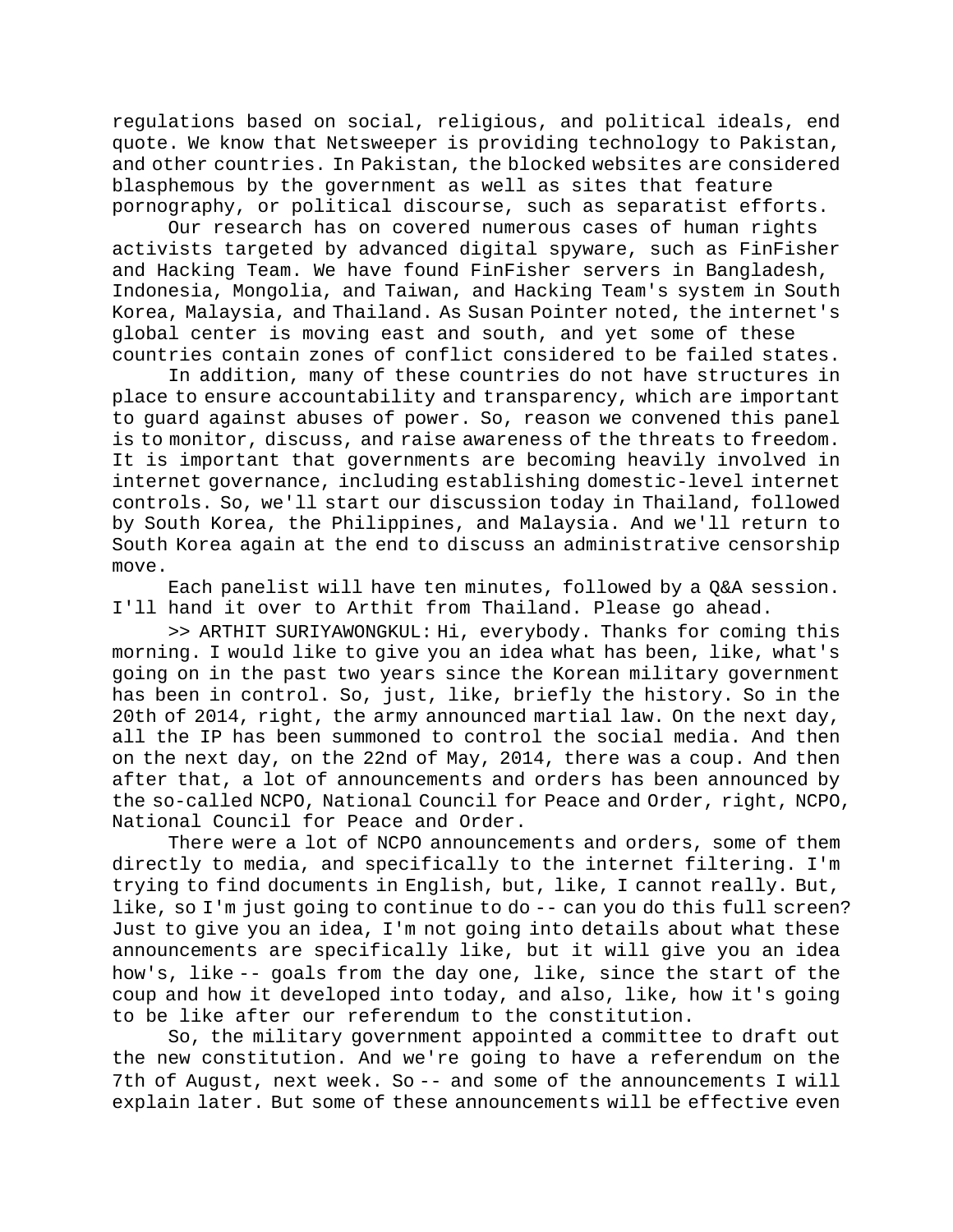after we no longer have the military government. So, how to start. Sorry. Okay. I will just go block by block briefly so you can see how the condition, and how it's developing. So, in the first block, this one, on day one, the NCPO immediately on that -- that every social media service provider should stop any content that anti-NCPO, right.

So that's the first block. And then following the NCPO announcement number 17, that's another specific announcement asking the ISP to monitor social media content. And if there is any content that is specifically activities anti-NCPO, ISP should stop them -- should censor that, basically. And then all this block, it's about media. So, those top blocks, it's specifically to the internet content, social media. And around this block, it's more about media in general. So, this one says the NCPO announcement of 2014 say that the media shouldn't interview academics, civil servant, people who used to work for the independent body.

And also asks the media not to criticize NCPO. This block, it say -- so, NCPO announcement number 18. It specifies there's seven categories that the media shouldn't put in the public. And also, like, related to this one about the media shouldn't give an interview. You have another announcement specifically that, okay, this one say media shouldn't interview the civil servant and people used to work for the court. This one say the court itself and the bodies shouldn't give the interview to the media. So it's, like, kind of work together.

This shows some connections. So, this thing is about the conditions to be able to use the RF spectrum to do the television. This is about data television. So there are conditions. Like, if those station doesn't go along with these conditions, their license will be revoked. And all the conditions that are basically, the television and radio should follow these announcements strictly, right. So they shouldn't interview this group of people. They should avoid from these seven category that are anti-NCPO. So these all work together.

Go to the top again, right. So in the first one, they say -- content that should be put online. And later, in 2014, they're setting up a working group. And then by this one, the Ministry of ICT later has been recalled to be under the security branch of NCPO. So this is very interesting in the way that the coup has been in control, they try to reorganize all the ministry, right. So, for example, they have, like, the security branch. They have the economics society branch. And so on and so on. The interesting part is that they actually put the Ministry of ICT under the security branch.

So, under the security branch we have the Ministry of Defense, Ministry of Interior, Ministry of ICT, and Ministry of Foreign Affairs, Right. The first one is understandable, it's external and internal security. But the latter two are about the information law. We can say that, ICT about information inside a country. And foreign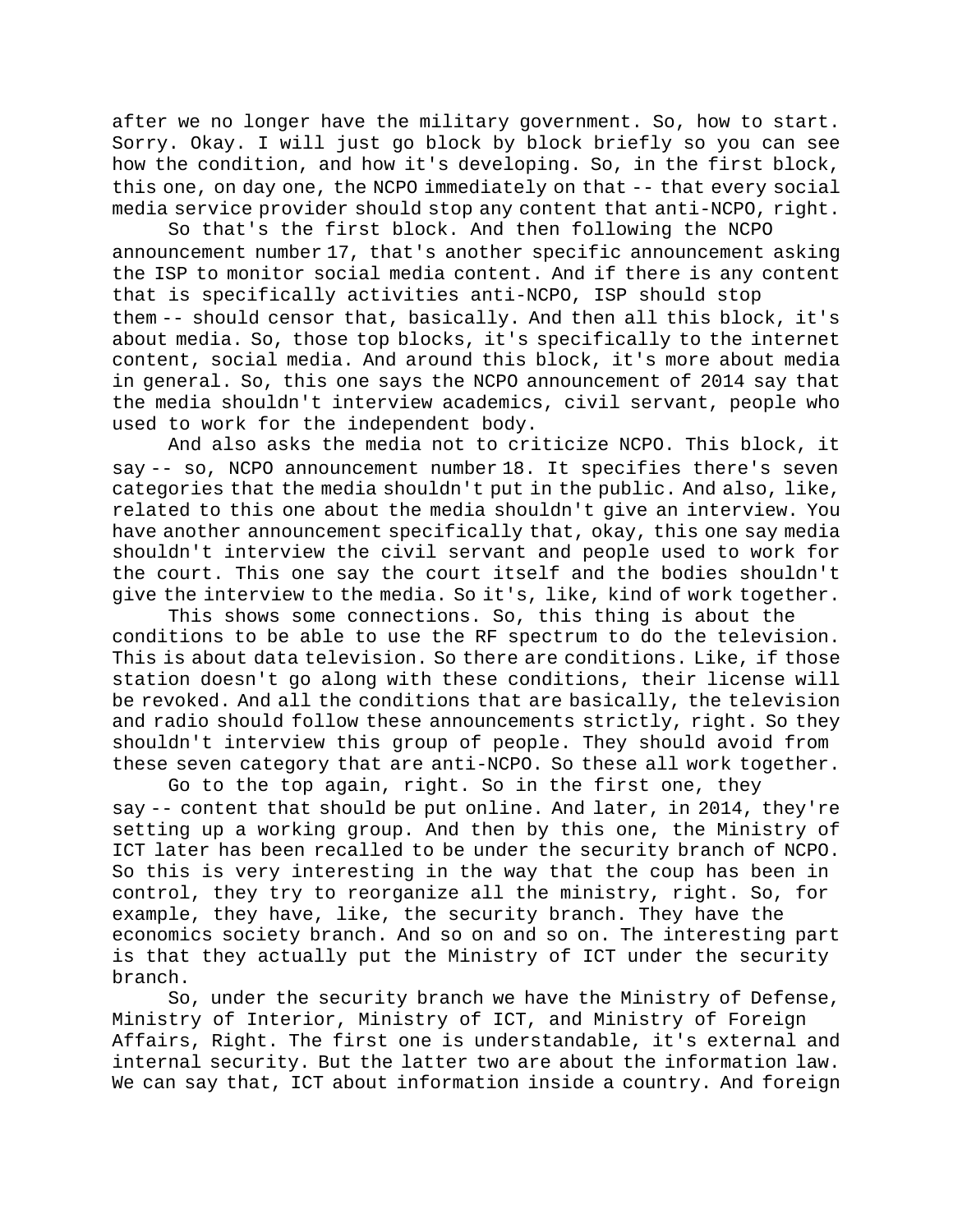fairs, they are setting up a group of people going around the world to make understand that, this coup is necessary, something like that.

So, by this announcement, announcement 22 says, okay, ICT should be under the security branch of NCPO, right. And by that, later -- go on, right. This is interesting thing. If you follow in Thailand, probably you can see in the last year there's a lot of discussion of so-called gateway about the control of the information to be passed into the country, and probably something. By all this announcement and setting up of the -- so, by putting ICT under the security branch of NCPO, the Ministry of ICT is also setting up another working group.

And that working group to monitor social media, later setting up another working group for equipment about how to -- so, in this announcement of -- in this order, MICT order, they say because there's a lot of encryption on social media, the goal of this committee to monitor internet and social media, it's not that effective. Because they cannot censor a lot of website. So the way it works right now, because, like, Twitter, Facebook, YouTube, a lot of social media website, they use HTTPS, so it is difficult for ISP to specifically block a specific website.

The only way they can do it, they have to block the whole thing -- the whole domain. They cannot block a specific page. So, in this MICT order, because of that, there should be some way for -- to allow the officer, according to that committee, to be able to look into the message. So they test the equipment. And also, this working group duty -- another duty of this working group is, like, after the test, they should also cooperate in Thailand to see if they're working well with the configuration.

So you can see, the development into all these more and more. So this one is more in general. And then, like, a principle -- what kind of content shouldn't be allowed on line, and other media. And from this principle about the content, they're going on, let's setting up some working group. And after the working group, they're saying, okay, we have identified some of the problem, but it doesn't allow us to block some of this content. So let's introduce some technical measure here. I will stop here and say that, like, all this announcement, like, according to our draft constitution, in the last section of our draft constitution, in the code, 27, it say that all the NCPO announcement and order should be in effect, even after the military government has been gone.

So, basically, even we have election and have a new government. All this order will be still in place. And this is the last clause. They say, okay, but just like all the laws, it can be amended. But it can only be amended. If the Senate agree, and in the first five years all the senators will be appointed by NCPO -- so you can see it's going to be very difficult to amend this law in the first five years, even after, like, we -- the constitution, like, has been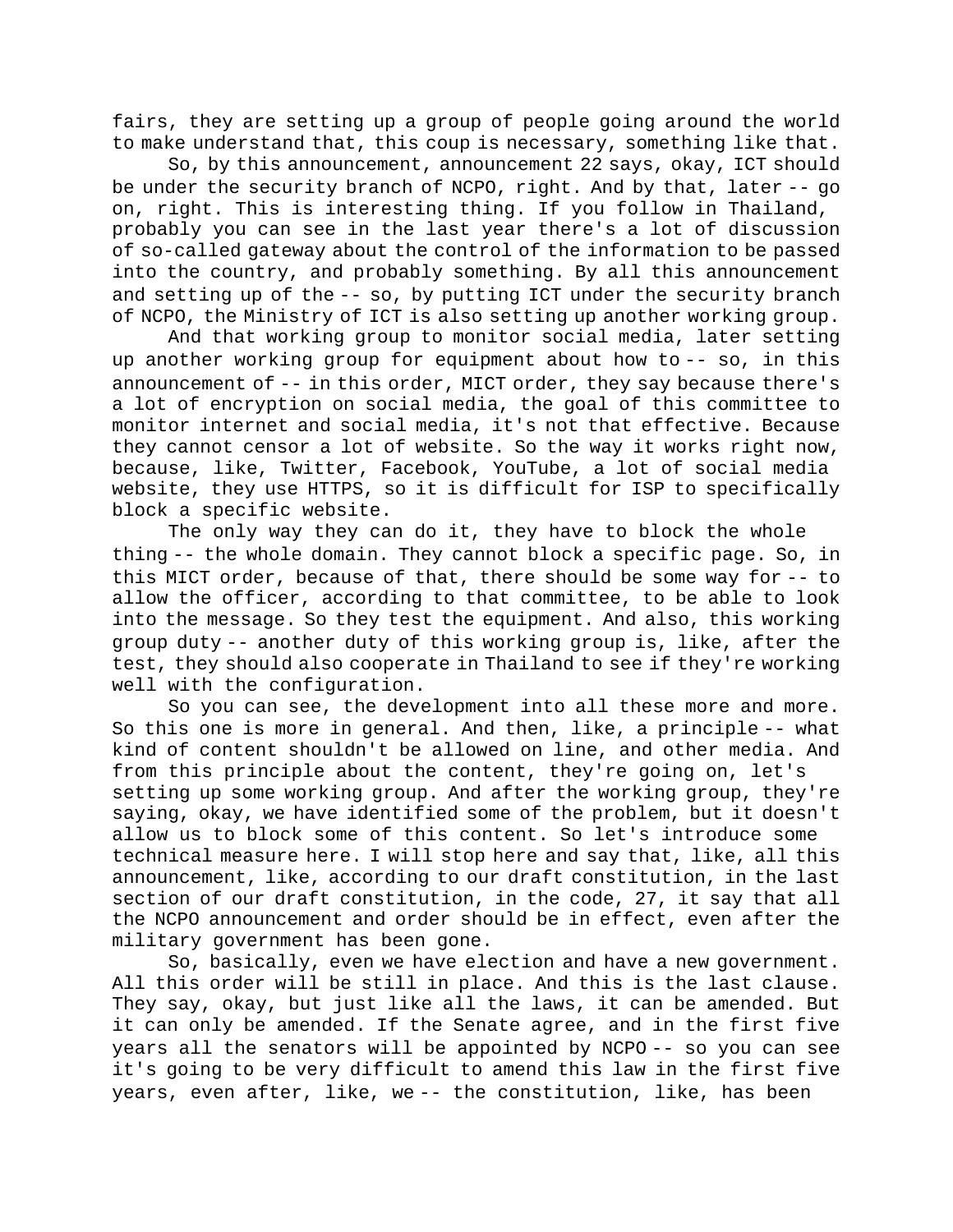passed -- has been approved, because all the people in the city will be appointed by the NCPO anyway in the first five years. Thanks.

(Applause)

>> KYUNG-SIN PARK: There, there. Above. Right there. Yes. Good. There are many threats to free expression in Korea. I'm just going to talk about criminal ones, or ones based on criminal law. Now, many of this criminal law threats to free speech are packaged or justified as a protection for right to personality. And people should not be mislead, because right to personality is praised as something good, something important for human rights. But, in reality, it can be abused to the extent that I'm going to describe. So, article 311, we have insult law. Article 307, paragraph one, truth defamation. Falsity defamation, and the Personal Data Protection Act, and portrait right cases, also to free expression.

On the surface, seems like there is a strong protection of one's right to personality, but that affects other people's freedom of talking about that person. Insult law. So, any public epithet against another is indictable to one year in prison. And every year we have, like, 9,000 indictments for insult which lead to about 50 incarcerations every year. About 10% is for insulting police officers. It mostly results in fines. And the requirement is that the supposed victim of the insult has to file a complaint for the case to move forward.

Now, you can compare that to German or Japanese situation. Germany also has a strong, vigorous prosecution for insult. But it's done through a private prosecution which does not involve police or prosecutors. So, the effect there is much less. Japan also has an insult law, but it's a petty crime. The highest sentence will be, like, ten days in jail. Compared that to one year in Korea. Now, insult law. You may think that, okay, well, the state trying to protect people from feeling insulted may be a good thing. But think about it. When do you get insulted?

When did you get insulted most, so insulted that you lost appetite, and stopped sleeping? For me, that's when I was dumped by my first girlfriend when I was 15. Or when I got C+ coming out of an exam that I thought was getting an A. All feelings of insult come from the discrepancy between how you want to be treated and how the external world treats you. So, this project of trying to protect people from feeling insulted really cuts against how the society operates, because all true evaluations -- if you want to be evaluated, you have to risk receiving lesser evaluation than you expected.

Now, hate speech revelation is something different. It's designed -- it's not designed to protect people from feeling insulted, but it's designed to protect people from discrimination, violence, that may be caused by hateful words. Truth defamation -- any non-false statement lowering another's reputation is indictable for three years. And there's an exemption for statements made solely for public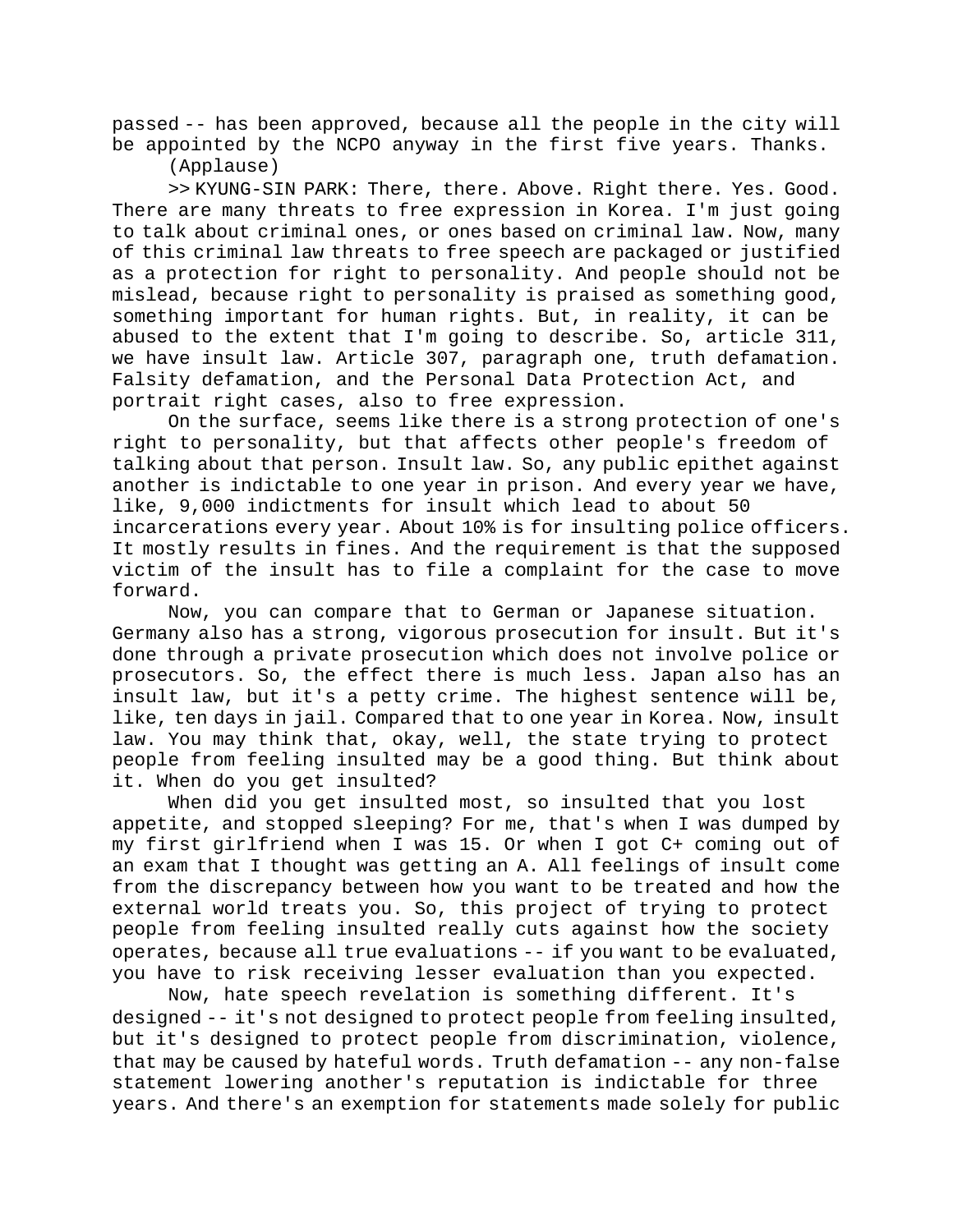interest. But this -- so, many people justify this provision by pointing to this exemption for public -- exemption for statements that are made solely for public interest.

But the chilling effect is great because it's a true statement. You have to say it. You want to say it. But without being sure that it will be considered "made solely for public interest," you cannot say it. You withdraw yourself from public discourse. And in Korea, the public interest has been interpreted as narrow. For instance, a worker criticizing the employer for not paying his wages was considered not making a statement solely for public interest because -- right, because he was considered -- he was deemed to be saying -- making the statement to get his wages paid.

So it was not solely for public interest, right. And then other cases also are equally nonsensical. Some people will say, well even so, if you are using a public sphere -- if you are entering a public sphere with your ideas, don't you have to have some public interest to enter the sphere? But think about it. Why should we be restricted in speaking truth even if they are uncomfortable to others? As long as, you know, you are not, like, forcing other people -- you are not, like, doing some sort of, like, forced coming out of, you know, sexual minorities or revealing some confidential information of others.

And if you impose that public interest obligation on people trying to say something that are truthful, that are not confidential, then you are losing a lot of important debate. And you are basically making something impossible in that society. And public interest can be defined only in a collective manner, which means a collective -- it's kind of average concept. But freedom of speech is there for individuals, right? Individuals far on one end of the spectrum should be able to say things as long as they are not harming others. As long as it is lawful, people should be able to say things.

And the truth definition is a narrowing that pluralistic spectrum that the society should enjoy. Falsity defamation. So, you know, this one, many country has falsity defamation, but the problem with Korea is that every year there's like 2,000 indictments which lead to, like, 50 incarcerations. And I did the statistics for, like, a 20-month period back in 2005. In that period, the 50 incarcerations accounted for 28% of all incarcerations around the world, which makes Korea the capital of criminal incarceration for defamation.

And then, many of those falsity defamations are seditious, liable case, which means defamation -- liable case is designed to put down sedition, which means defamation prosecution is designed to protect the state and state officials from defamations. Now -- so, U.N. knows about this. So, U.N. Human Rights Committee has issued a general commitment 34, because Korea and many other countries have truth defamation and insult law, and also vigorous prosecution for falsity defamation which threaten free speech.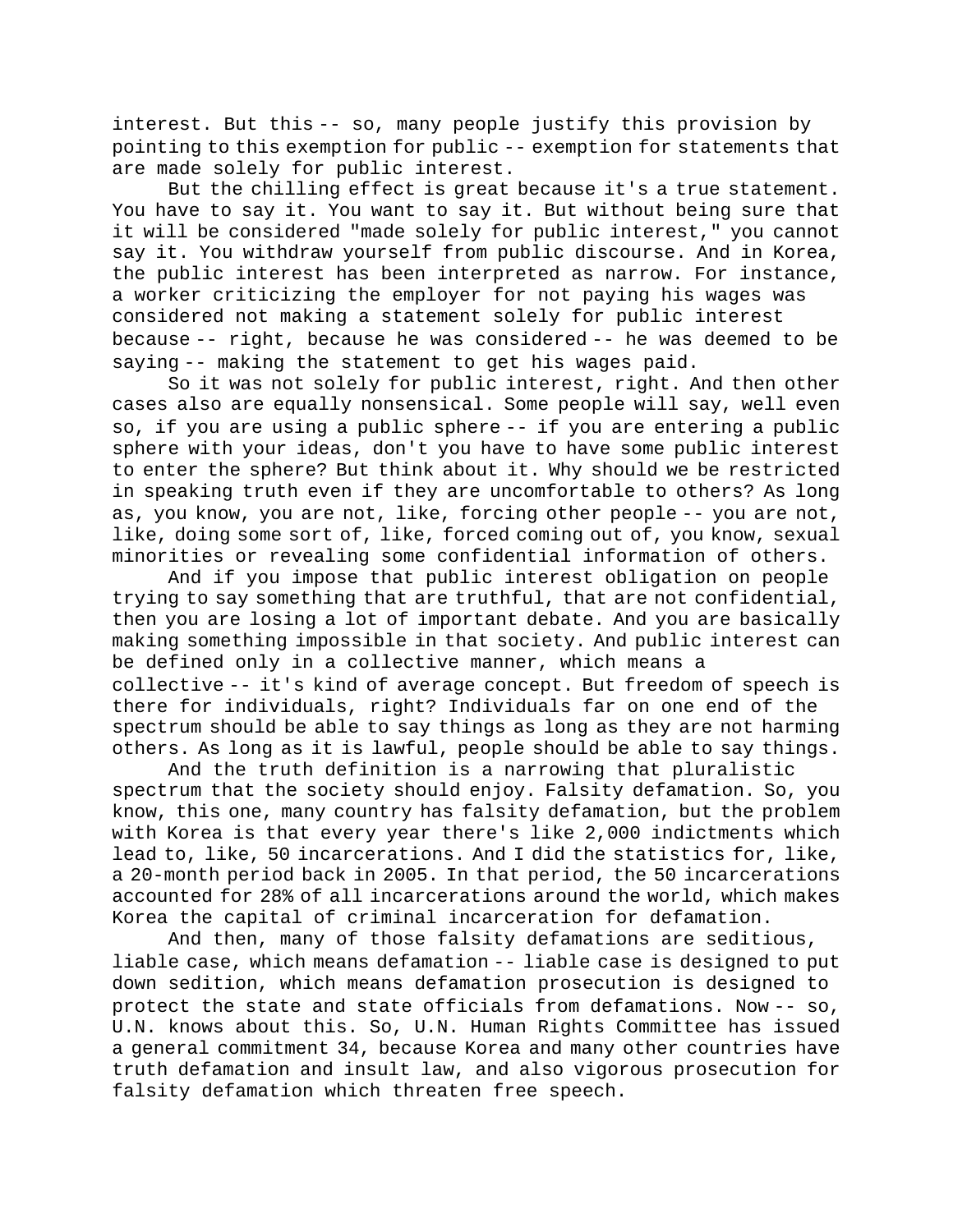So they issued this general commitment. It's general commitment 34. It says many things, but three relevant things is that there should not be criminal punishment for statements not subject to verification. What are statements subject to verification -- not subject to verification? Statements of feelings, statements of opinions. So that statement bans insult law. And truth must be sufficient defense. The defense should not require things like public interest. And also, try to stay away -- I'm sorry. Try to stay away from criminal prosecution for defamation. And also, Korea in 2015, also recommended to abolish truth defamation, free speech, La Rue also noted that many defamation prosecutions are for protecting state officials, and also recommended to abolish truth defamation.

So, I'll stop here. Again, this is only one of the threats -- criminalized threats. But, criminal is really important because it has the most oppressive, chilling effect. And other threats my colleague Jiwon will cover. Thank you.

(Applause)

>> JAMAEL JACOB: Hi, good morning, I'm a lawyer, I represent a foundation for media alternatives, which is a civil society organization based in the Philippines working towards the promotion of communication rights. Currently, in particular, internet rights. So, the Philippines actually, supposedly, the oldest democracy in Asia. And one would think that as such, freedom of expression would be well-protected in our particular country. But then, as probably many of you are aware, we did have that dark period in the 1970s wherein martial law was declared and freedom of expression was suppressed or curtailed.

And then a few years back, we had what's called the massacre, that allowed 58 individuals, most of them journalists, were killed in an election-related killing -- killings, for that matter. And just this year, supposedly the Philippines is the second-most dangerous country for journalists in the past 25 years. So, so much for democracy and freedom of expression, right? And then right now, we have our new President, which at some point actually made a controversial statement wherein one very vocal critic of his, a journalist, as it happens, was killed extra judicially.

And there was -- he made this particular remark wherein he alluded to the fact that some journalists actually deserve to die -- they're corrupt, for that matter. And then later on, his people -- and I think he himself -- clarified that statement was taken out of context. But then, you look at the entirety of his statements these past few months, and it's difficult really how much of that clarification or justification one would be willing to believe, given the many other outrageous and controversial statements he has made while as a mayor, and as a presidential candidate, and now as a sitting President of the Philippines.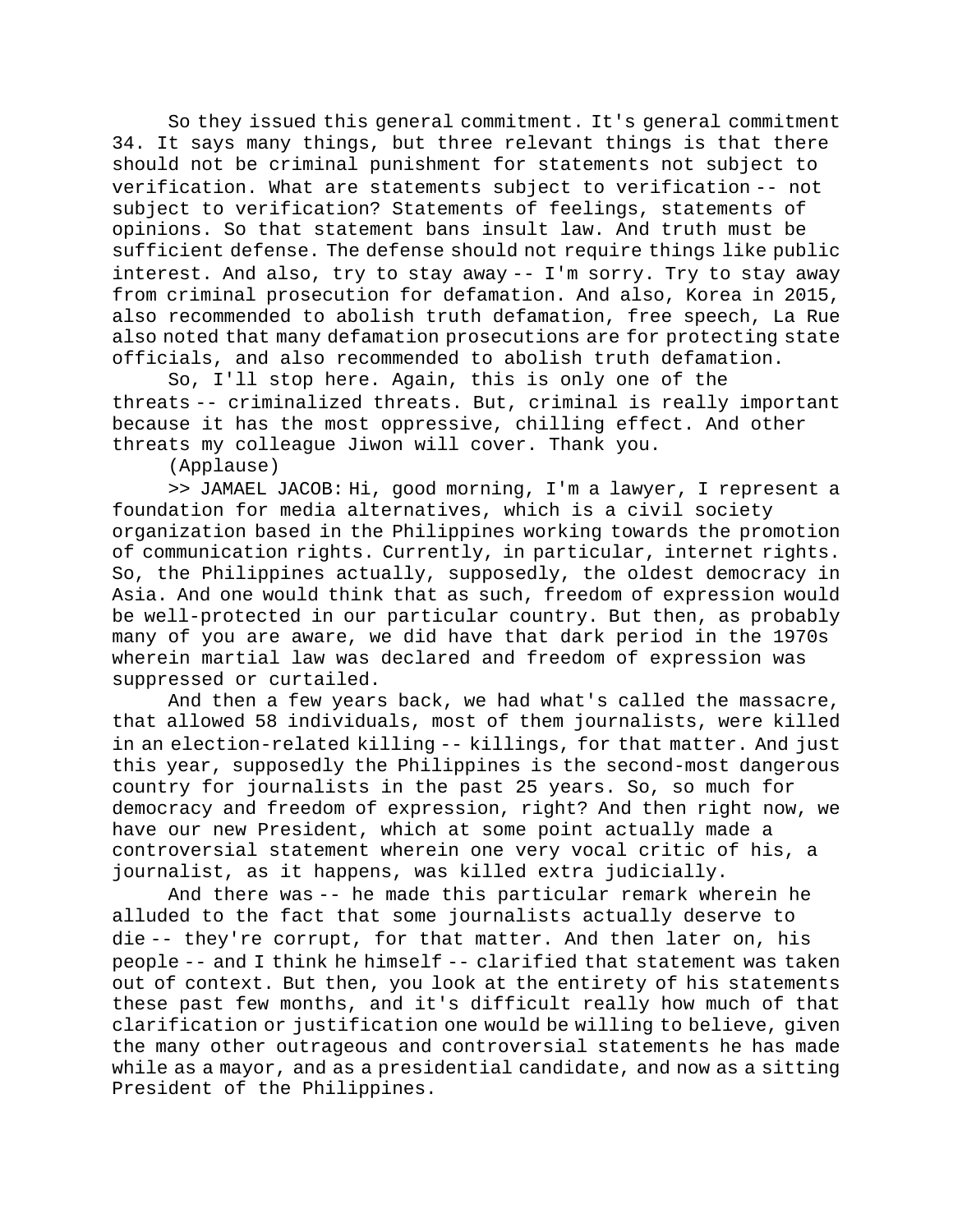So, this is the context that we have right now in the Philippines. And one could -- when one can already somewhat gauge what is in store, I suppose, for freedom of expression in the Philippines. As of now, we can probably identify a number of specific laws that has a large impact -- a negative impact, for that matter -- in so far as freedom of expression is concerned. We have the -- our Cybercrime Prevention Act passed into law a couple of years ago, which was challenged in the Supreme Court. A couple of its provisions have been declared unconstitutional, but one of the more contentious ones, the one on cyber libel was upheld by our Supreme Court.

We have our anti-child pornography act, which while its objective is laudable, it has also some controversial provisions, including the imposition of mandatory installation of filtering software or programs on telecos or ISPs. We have a specific provision, ironically enough, in our Data Privacy Act wherein it is actually made a punishable offense to maliciously disclose, supposedly, personal information, which one comes to think of it, that's really -- could actually translate to another libel-like type of offense.

And then, we have our old Anti-wiretapping Law, which is probably our oldest and still most-cited anti-surveillance legislation. And then the Human Security Act, which partially amends the Anti-wiretapping Law in the sense that terrorism or those suspected of committing or engaging in terrorism may now be subjected to surveillance. As far as the state agencies or state organizations or offices engage in what one would consider as either censorship or filtering, or surveillance, among those one could readily point out would be our Department of Justice, under which there is the Office of Cybercrime. And our National Bureau of Investigation, the counterpart, I suppose, of the U.S. Federal Bureau of Investigation.

We have our Philippine National Police, and Armed Forces of the Philippines, and a slew of other little-known but quite active, in fact, intelligence agencies, which very few in the public are aware of what they're doing and what legal authorities they are operating under, like the National Intelligence Coordinating Agency. So, what are subject to all these censorship, filtering measures? Surveillance mechanisms. As I mentioned earlier, cyber libel or those offenses that may be considered libelous in the context of ICT, the internet, and other cybercrimes are supposedly now subject to surveillance.

And given that they actually make these specific offenses punishable, like the statements supposedly online, then for many, since we have -- it's a very vague provision -- our libel laws actually has been contested for quite some time now, amongst censorship. Again, we have child pornography which is being used by our government as justification for imposing that filtering software, or the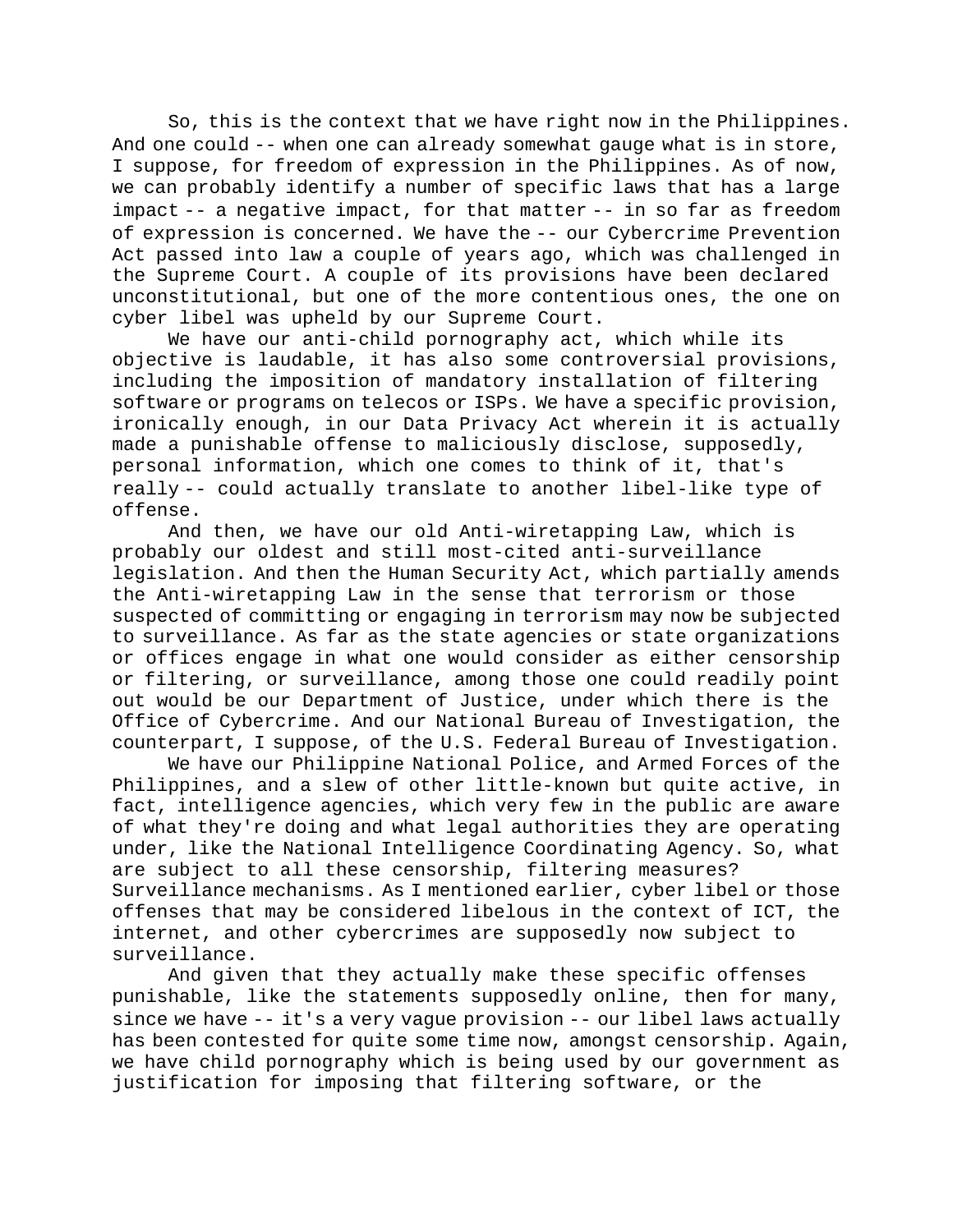installation of that particular software or program, malicious disclosure of information.

And then the offenses you have here, actually, the ones -- the exceptions in our anti-wiretapping or surveillance law. When law enforcement authorities are investigating individuals for any of these offenses, they would actually be exempt from the anti-wiretapping or surveillance law. And then finally as I mentioned earlier, the Human Security Act expanded the coverage of that exemption by including now terrorism.

So, given that, with those government agencies and those laws, what instances of censorship or surveillance do we now see -- currently see in the Philippines? Ironically enough, it's not based on any of those particular laws. What we have right now just this past couple of years are actually forums, or actions that somewhat amount to censorship, but they're not being committed by the government, but actually by a very private corporation or company, for that matter. In this case, you have Facebook. And fortunate for Facebook, I suppose their mechanism for ensuring what would actually constitute as something worthy of censoring, or being taken down, it's not that effective in the sense that many that one would consider as valid expressions of one's free speech or freedom of expression have actually been subjected to such take-down actions by Facebook.

So as you can see, in these examples, statements or posts by journalists have actually been removed by Facebook. One in particular became quite newsworthy in the Philippines. There was one journalist who simply aired his opinion as to his opposition to the current president, our current president planning to allow the burial of our former dictator in this cemetery that's reserved, actually, for heroes or soldiers, for that matter. And for the longest time, the public have been opposing that precisely because of his role in the imposition of martial law, and the many human rights violations committed during that time.

So this journalist made the post, or aired his opinion on Facebook. And then Facebook took it down. He repeated -- or he made a similar post, and then Facebook took it down again. And then suspended him, actually, for 24 hours. And they later on sent a very short apology saying that one member of its staff actually made the mistake of committing all those take-down actions. And so, this particular case highlights one of the more common occurrences right now in the Philippines, in so far as censorship is concerned.

As regards surveillance, we have a history of our military agents engaging in surveillance against our very own presidents. Gloria Macapagal Arroyo and the late former President Corazon Aquino, as you will see. And then a slew of other cases wherein you have whistle-blowers having their conversation -- phone conversations wiretapped by who? It's not very clear. They just fall into the hands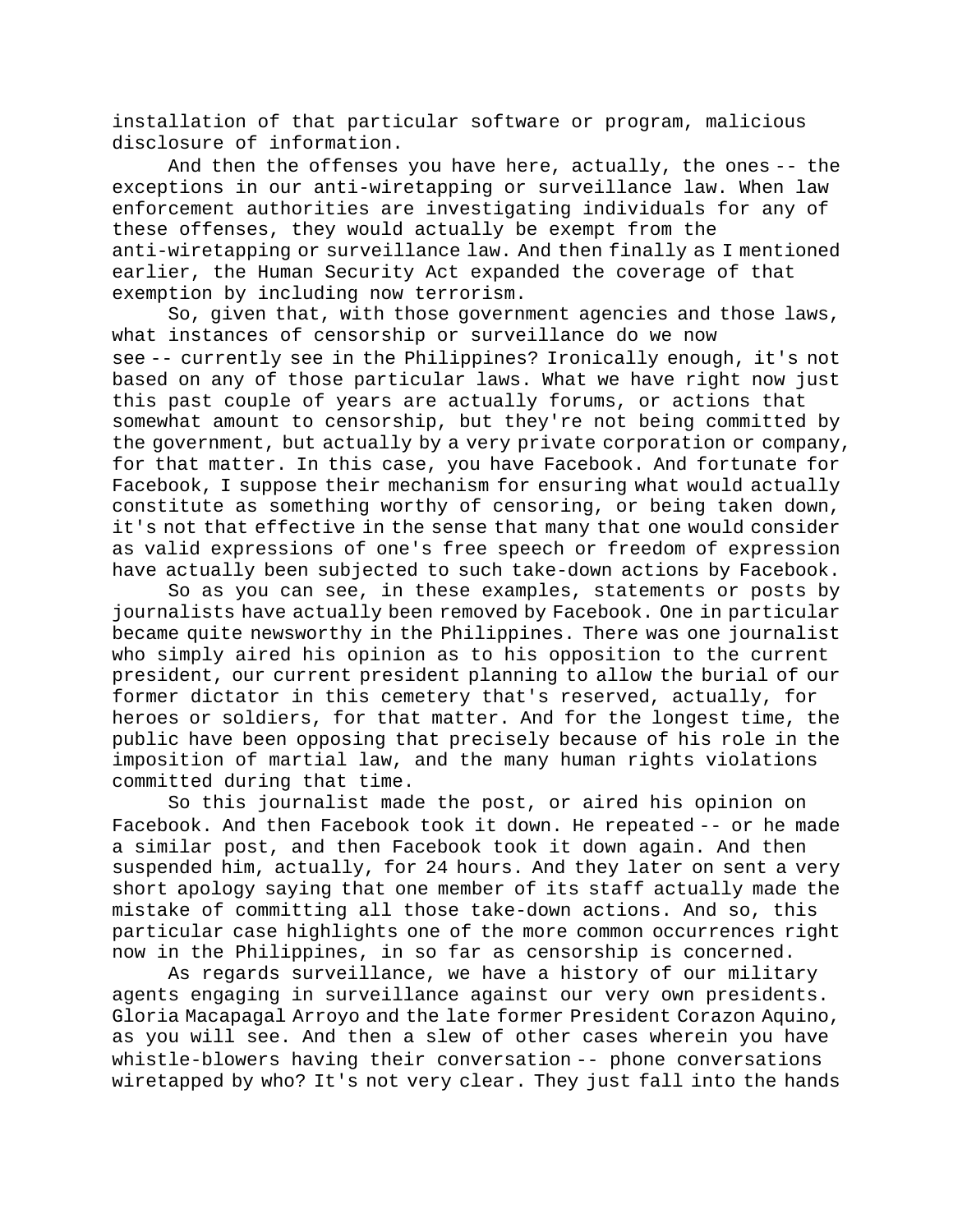of the media, or in some cases, politicians. So, with that all happening right now, what are the emerging threats?

I mentioned this once already in a previous panel. So we have the proposed National ID System, which is not surprisingly being supported by our current president. We have another proposed measure which is the mandatory SIM card registration, which, other than threatening one's right to anonymity, actually translates -- although one could say not directly -- but to a threat as well to freedom of expression, because as many of us know, anonymity actually enables freedom of expression in many instances.

And then finally, even more exceptions or exemptions to our anti-wiretapping law. So I think I'll end there, and I'll be more than happy to answer any of your questions later on regarding our situation in the Philippines. Thank you.

(Applause)

>> All right, testing. Testing, one, two, three. Okay, let's stop. Okay. So, let's get this over with. We have 99 problem, but cybercrime law, unlike other country, does not contribute to censorship and digital rights problem, so, yes. But we do have other law. So, fun fact, two of three laws that involve in -- that violate digital rights is -- does not involve blocking the internet. But, you do have to go to jail. So, the first one is sedition act. You can read the text. Essentially, it's down to this. Insult, you go to jail. If you insult the government you go to jail. It's a trap.

So, people that are actually being charged by the sedition act is politician, activist, lawyer, and cartoonist. I believe that it is political ones, that draw comics. So, the second one that's involved in digital rights is actually the multimedia and communication act. Very cool law, actually, because this actually allows the creation of a commission which is essentially the FCC of Malaysia. So, it achieved more than censorship, actually. It manages the spectrum, gives license to ISP, manage the radio, television, etc.

So, the cool thing about this -- actually, that's another thing, not very cool, they have a contract license. They have a way they can actually censor the internet. They have a way to do so. There's a fourth cause of concern for this law. So, if you insult person in real life, you're fined 100. If it's online, it's 50K, a lot more than that. So, it's better for you to insult a person in front of their face than on the internet. So trolling is bad. Okay. Forget the other thing down here. I've actually had an amendment for the same law. We only have rumors, we don't have proof.

So the concern is there is suggestion that the registration for bloggers, website registration. And the second one is actually log-in on ISP. Yeah. I think that's the main one that I forget to add in here. So, another interesting thing about communication multimedia is we have a very wide exemption of what intermediary is. So in this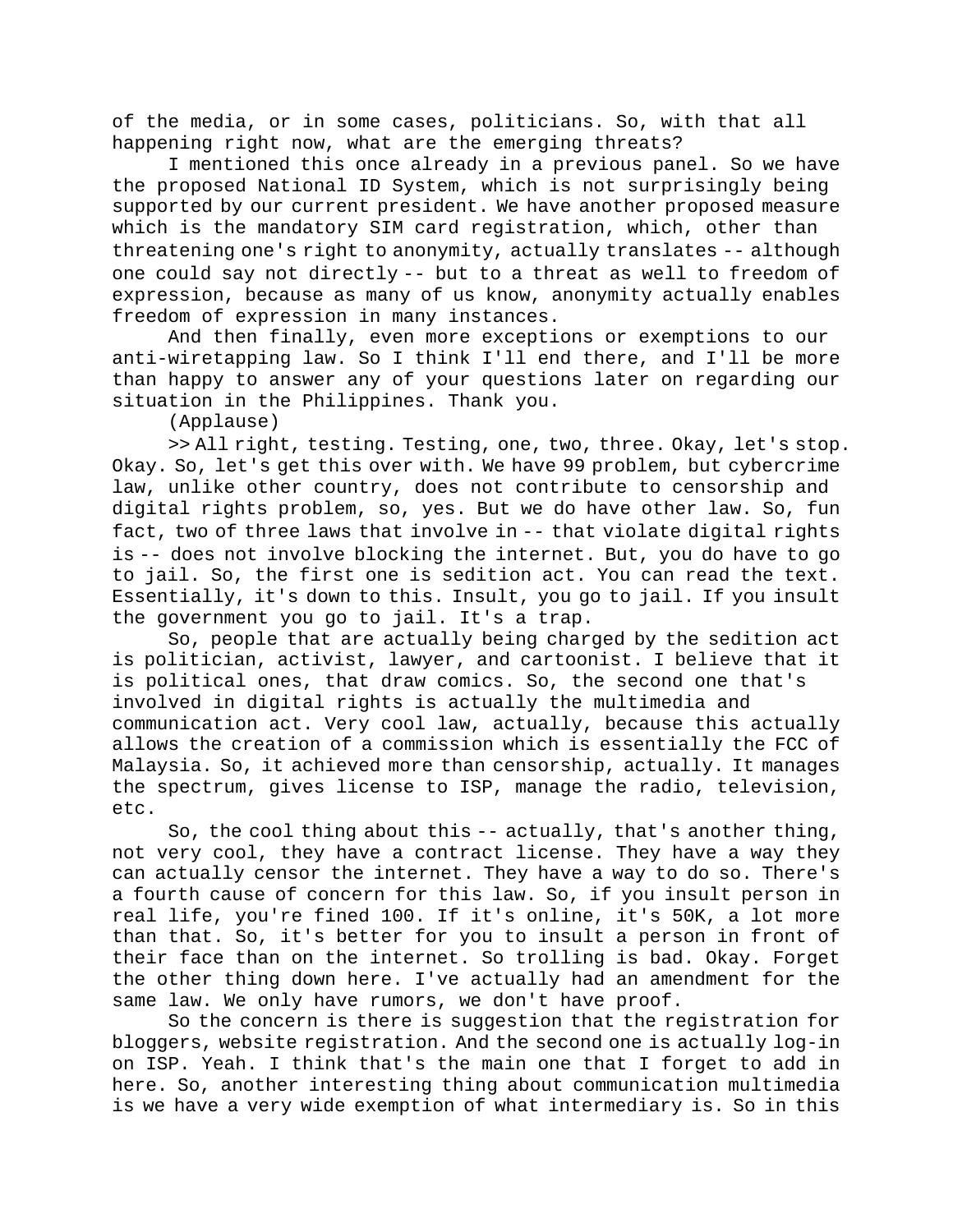case, it's really just ISP. So, website provider don't count. Data center don't count. Cache don't count, etc. So, whatever it is. So essentially the only person that is liable is essentially an ISP and teleco and radio, television, etc.

So, okay. So here, this is actually a big case. This person is actually got charged on the Communication Multimedia Act for abuse of network usage, but this guy, what he does, he comment on a forum. He had three charge of -- okay, I don't remember the count, the full charge. It's essentially a mix of sedition, charge under Sedition Act, and the abuse of the Communication Multimedia Act. Next. And, oh, this one. For the publication, printing press and publication act, this law a merger of the printing act and publication act of 1984.

So what this does is it actually monitor the printing press, newspaper, book printer, etc. Oops, one back. Fun fact, publication includes documents, anything you can form shape in any manner, that has an idea. So this is right. They're literally talking about any form of media from television, radio, internet, etc. And fun fact number 2, we really believe that the law might cover smoke signals, flags, and homing pigeons. But I'm just a system administrator, don't take my word for it.

So, okay. So the next one is the surveillance law. Okay. So we do have some surveillance law. The first one is the Prevention of Crime Act. This is a law from the British, sorry. So this is actually a law that is used for preventing secret society, criminals and whatnot. So, it allows two things. If a person being charged, they have to -- a device, and the government block them from using the internet, apparently. So, they got sent back to the Stone Age.

So this law, the Security Offenses Act, is used for political movement, etc. So this one, they got a law for terrorists, but terrorism can be charged on here. So what this does is allow the authority to do wiretapping, and if you are a terrorist, known terrorist, you'll be attached with -- to trace you. So, this is the SOSMA. This is known to be used against bloggers and whatnot. So this is actually a pretty bad law.

And finally, we've got the Prevention of Terrorism Act, an extension of SOSMA, the law just now. Except, a known terrorist -- with a release, attached with a GPS bracelet on their leg. But on the other hand, the good thing about being a terrorist, after release, you won't be sent back to the Stone Age. So that's cool. So, we have two methods for censorship. This is a bit technical. The first, DNS blocking. So, there's actually a list of domain that's being blocked on the ISP -- DNS server, run by the ISP.

An interesting thing is, we've been trying to ask for the list, so the commission asked us to check the ISP, and the ISP asked us to check back, so we never got it. Fortunately, we can bypass it using open DNS servers, like Google DNS and whatnot, unless you're on a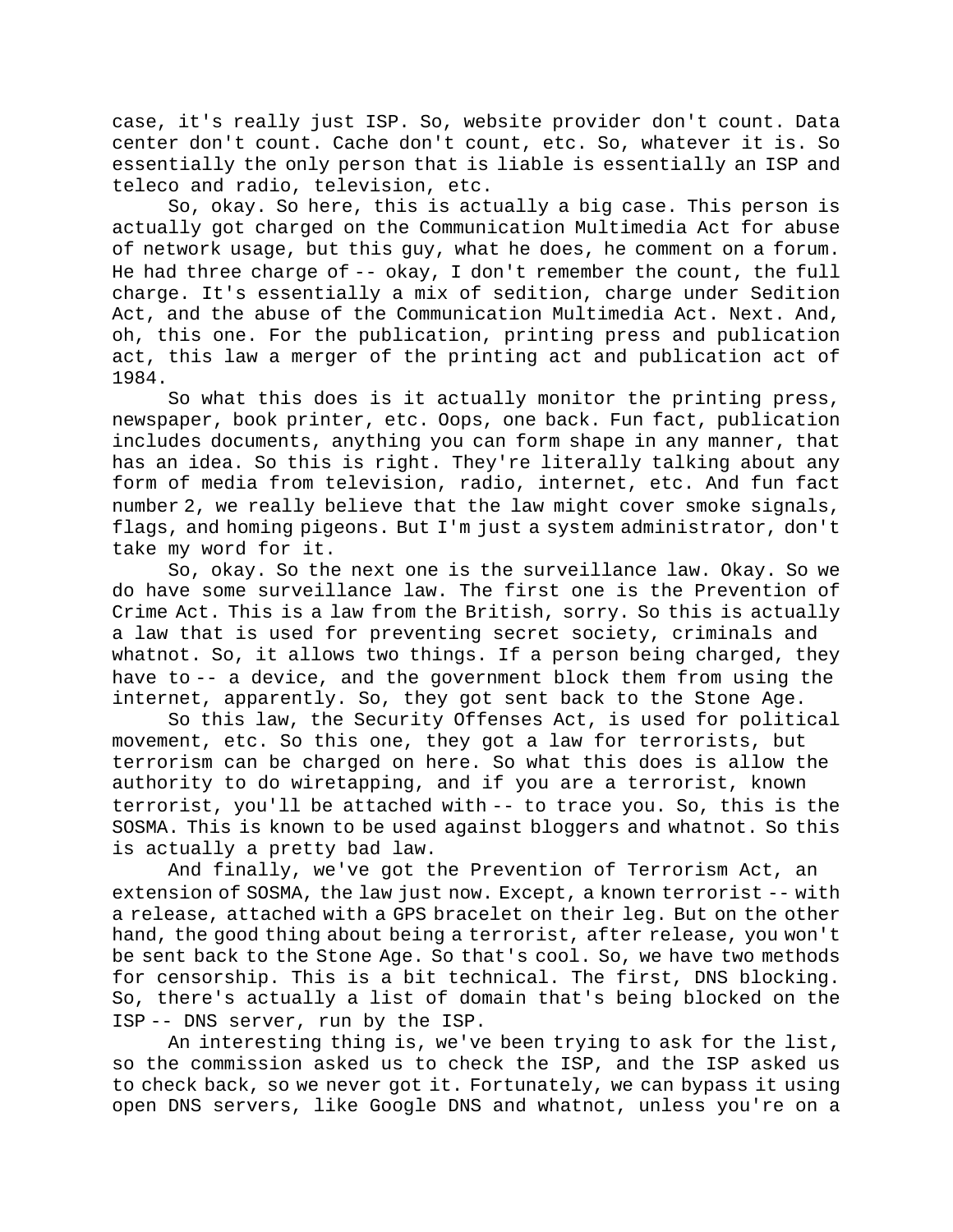phone, in which case you're screwed, sorry. Also, here's the rule, you try to get DNSSEC, here's the thing. DNSSEC has two things you can use. One, it return a set of key that register to a domain name, and also, I think they encrypt the communication. I need to double check on that.

So, this make detection of interference on DNS level easy to find out. But unfortunately, the adoption has been low. We hope to get more people to adopt this tool. Okay. The next -- packet manipulation is on ISP level, this is an attack. So it only happens once. And actually, they're manipulating -- I think a sequence number. So what they do is they take the last number of one packet, so the packet takes too long to reach the destination, therefore, the packet get dropped.

So it's one of those attack that -- actually, it's a very cool attack, by the way. I shouldn't say this, but this is actually very cool. But it's also very scary at the same time. So -- but fortunately, because this can easily be solved by using HTTPS, just encrypt the packet using SSL and whatnot. So, HTTPS is encrypting, the free DNS. We just stopped a very scary attack in Malaysia.

And finally, this is actually what's happening with our project. Ooh, I've got time. One, it is a Digimon project, we collect information like internet blocking, maybe monitoring. Also, we are similar to CERT, because CERT do not handle these kind of issues. We have the technical capability to handle that. So that's another one. And second -- okay. So this is one of our network censor, we call this the censor sensor because it sounds funny.

So, this is a small computer that automatically runs testing scripts to test for censorship. So -- and we actually get the data to be analyzed. There's a reason why we use these -- because no one in the their right mind going to spend 24 hours to click on a website every single minute, it's just insane. So we automate it using a small Linux computer to keep testing the network. And finally, the global campaign. Keep it on campaign is a project about access. Again, it's international. So, here's the deal about international -- it does not mean you can shut down the internet. You can't.

It does not mean blocking internet from a country. That may be crazy, but that really happened. But in this case, the definition also includes taking down of a service, website, parts, etc. So this one, a meta tool, the OONI script, an observer -- interrupt interference. What they do is provide a set of software scripts to measure internet censorship, DNS test, packet test, etc. And this

is actually the same script that we use on our network sensor. And we encourage everybody to use these tools to set up VPN on the network, so if a site get blocked, just bypass it on this. And two things, one, which is scarier, internet block or going to jail? That's what's happening in our country. Finally, currently, we hack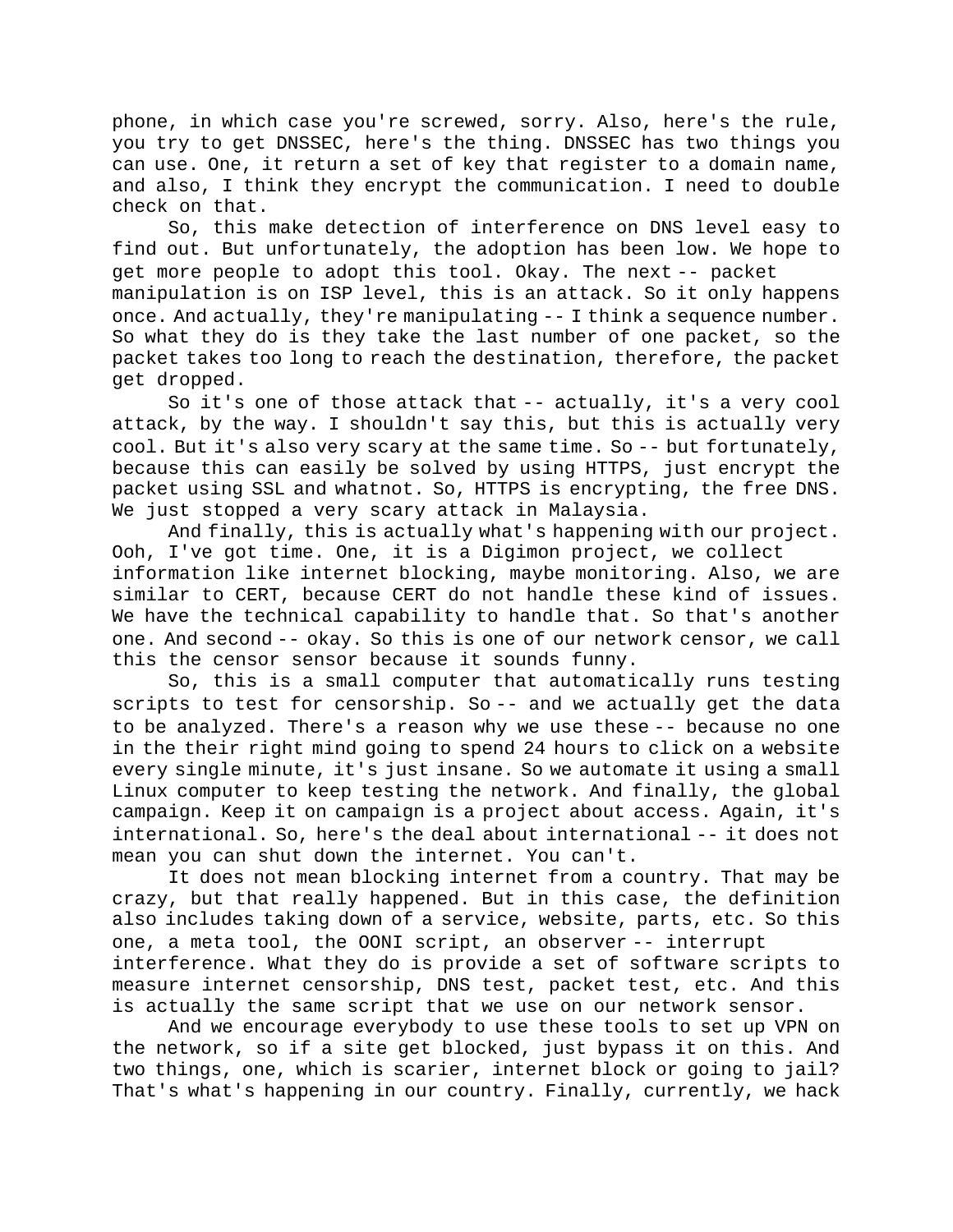around this situation. How far can you hack your way around this? And with this, thank you for listening. So, sorry for my rambling. Yeah. I did not make this up. You can look it up on the internet. Happy sys admin day. Thank you.

(Applause)

>> JIWON SOHN: Hi, I'm the Project Manager of Internet Reporting. I'm going to talk about the problem of the current administrative censorship system. The system will not acquire a criminal penalty, but will pose a significant risk to freedom of expression, because it can easily be used to control public opinion by directly deleting posts, thereby critically infringing upon freedom of online expressions. South Korea has the administrative body called the KCSC, and it can make decision to take down online information. The decision is called the correction request, however, the decision has -- resulting in the rates -- with almost 100%.

In cases -- members are all appointed by the President, and -- party -- by the opposition party. It has made about 150,000 decision in the last year. The standard is to make takedown decision -- illegal things, because the provision allows the KCSC to regulate the commission -- ethics. Thanks to this standard -- can take down not only illegal content, but also, allegedly harmful lawful content, more specifically -- contents as follows, using -- language and -- content -- insertment of social (inaudible), etc.

The most serious problem is that it has a high risk of -- government in attempt to suppress the oppression against the government. I will share some examples. The Twitter account which sounds like an epithet against President Lee was brought -- excess of swearing. And a post that blames the government's incompetence over the last year -- very -- was deleted because that post contained some swearing to the president and high-ranking officials. The standard causing concern is social unrest -- after forced applying -- last year has been deleting numerous content that pose question on the facts by the government.

The first claimed that NIS was involved in -- was responsible for -- was deleted. And the post claiming that South Korea government -- incidents of North Korean -- deleted -- to turn the media attention away from controversies at the time surrounding the government was deleted for the reason of incitement of social unrest. An administrative agency -- people's expressions based on abstract and other standard is -- an abuse of power -- mindset while criticizing states and controlling public opinion is. As such, there exists a rising concern that it is unconstitutional.

There are more problem cases which just deleted the North Korean statement, or from the North Korean servers. For the reason of it being a site that poses -- and glorifies the North Korean, and the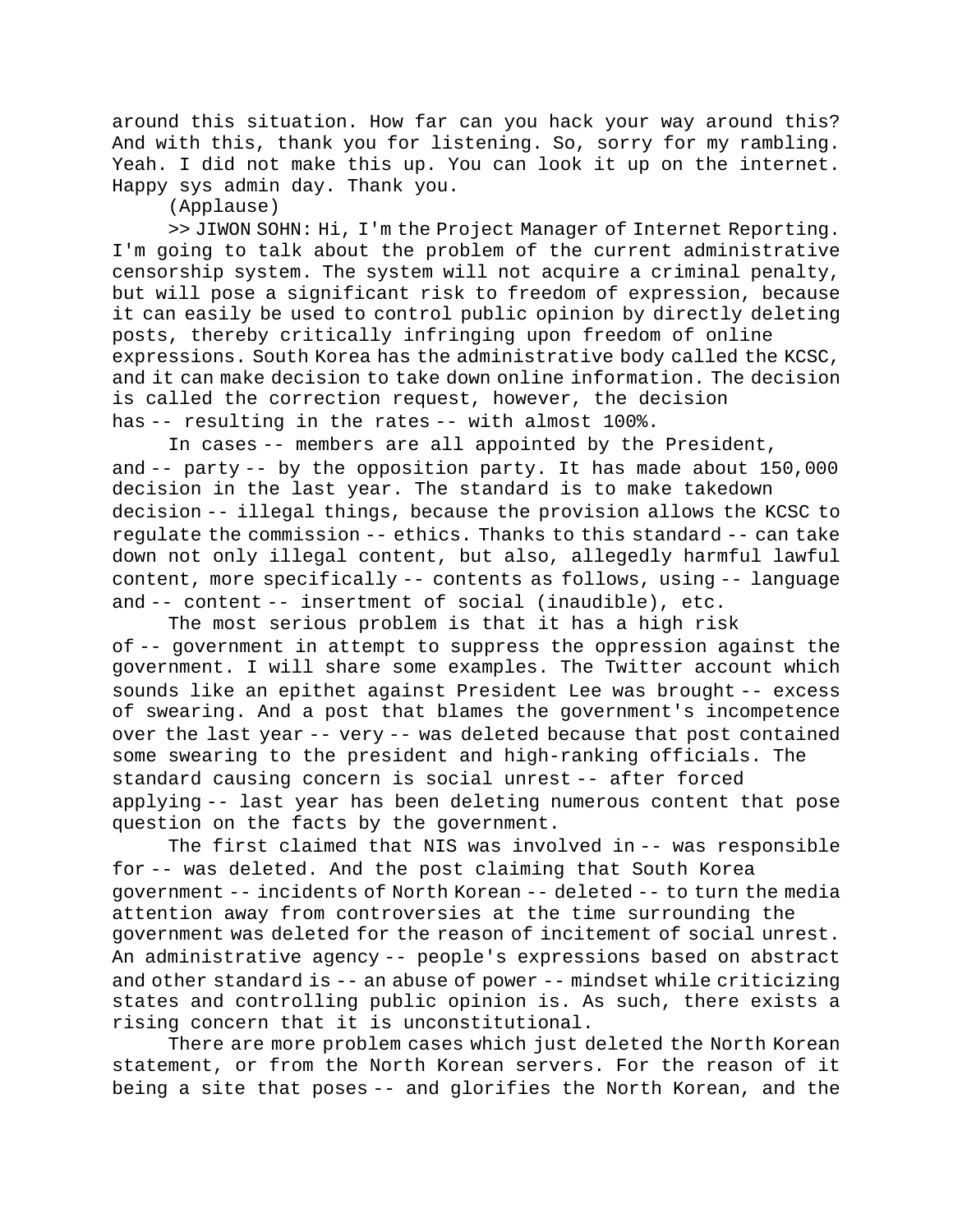illusion -- conservative -- National Security Act. KCSC block access to certain website. In violation of this article. This is a kind of media blog that is run by British journalists -- North Korean -- for academic and reporting purposes. So it's quite -- unique expertise on the North Korea ICT rules -- by various media including -- BBC and even in the (inaudible).

The website just because some information in the blog, or post linked to the reports and they confirmed the North Korean media. The Korean Civil Society team is working on challenges against censorship cases -- in order to reduce -- system. The panel includes several -- against -- takedown decision have been conducted -- success. However -- highlights -- consensus. KCSC decide to -- website that provides file sharing and streaming services, citing it's a violation of the law. And in this -- some illegal copies of Korean content.

In general, this -- the decision is unlawful that find -- whether the whole website constitute illegal information should be conducted under a strict and narrow standard such as -- operating the website -- legal activities itself. So it's -- the entire website just because an illegal content was distributed therein. It's a very natural conclusion (inaudible). Illegal website blocking process. This case is ongoing on a pilot as KCSC appealed. And -- blocking -- also underway -- information -- internet citing this report as the source. And we hope that the current -- risk -- article seven of the National Security Act, we hope.

And we have recently discovered that -- also -- deleting post in violation of -- Act -- in many aspects. The Korean reaction -- disseminate those facts by candidates including a person who intended to become candidates and his or her family. And dissemination of even true facts are also prohibited as long as it slander. As such, this information that may be found to be -- in this act is very wide, and even -- criticism and suspicion of politician may also subject. The current answer to the request was discovered that over 17,000 post was deleted by the order only in relation to April.

We also work revision of this act. To find out more about the status of the issues of Korean censorship, please visit our Korea Internet Transparency website. Because of the nature of expression -- and feel that it can easily take down such online expression based on arbitrary standard. And policies are also implemented under this law, I think. And many -- mentions -- many have urge to control the online information, and try to -- censorship system.

So stakeholders should continue the discussion on the censorship issue in order to prevent -- abused -- to infringe our online freedom of expression and rights. Thank you.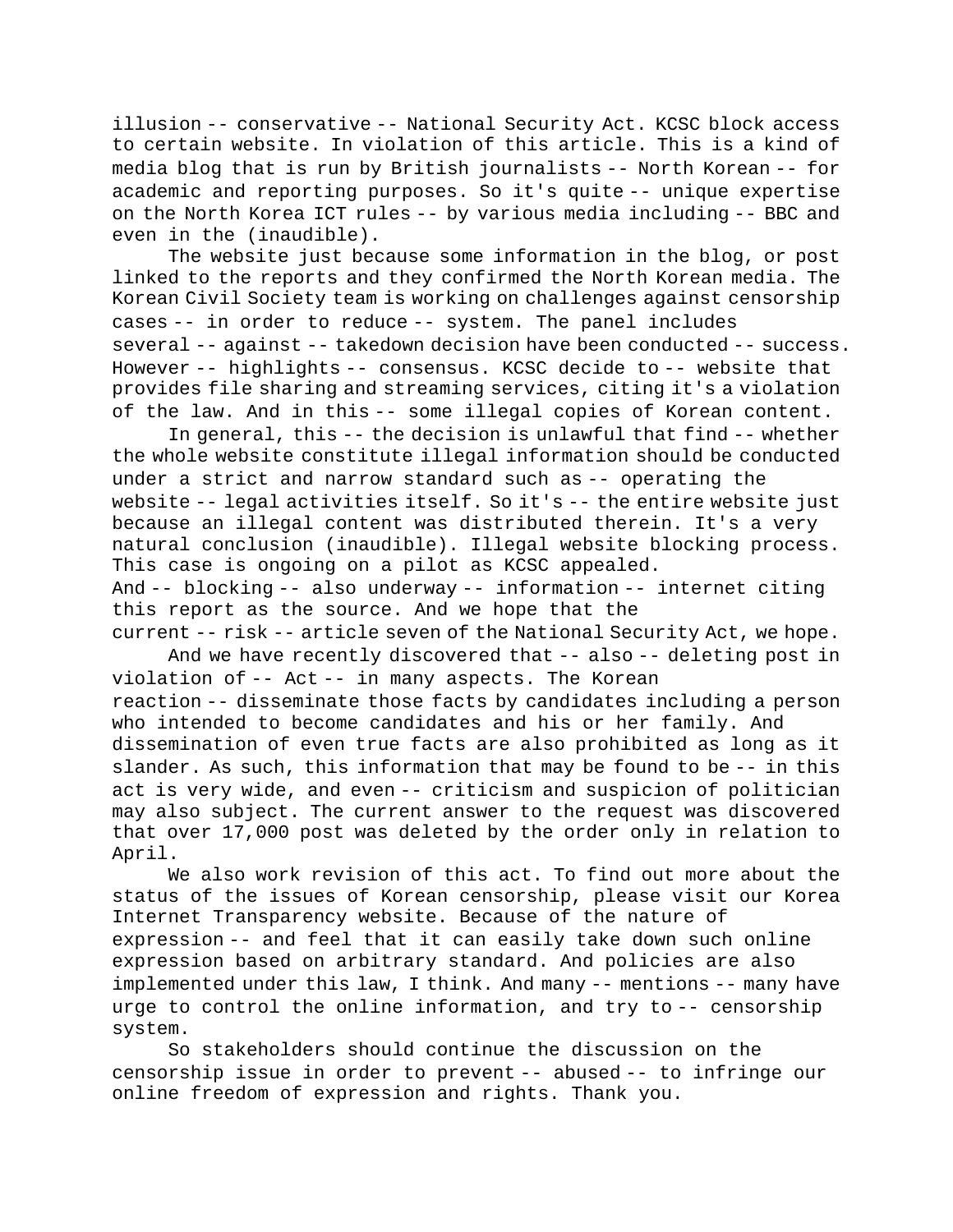>> IRENE POETRANTO: Thank you to our panelists for their presentations. I'd now like to open to the floor in anyone has any questions, or even to panelists to ask each other questions. Go ahead.

>> AUDIENCE: Good morning. I'm Oliver from the Philippines, representing the American Bar Association Initiative. I question this. I'm just curious whether in your jurisdictions, there's this concept called the right to reply wherein if somebody makes a commentary, a political commentary in whatever medium, whether it be in the newspaper or online, the person who is commented to has a right to equal space to reply to the commentary or allegation. So to cite one example, if you write a blog post about a political figure, that political figure has the right to insist on replying on the same space.

Meaning that you have as a blogger the compulsion to post that figure's response to your post. This was a concept in the U.S. which was discarded only in the 1980s for broadcast media. I'm just wondering whether this concept is also present in your respective jurisdictions, and what you think about the concept.

>> KYUNG-SIN PARK: The fairness doctrine in broadcasting regulation in Korea, we are proposing to abolish it, because many broadcasting stations start out as state entities. Even if they are somehow changed a little bit and labeled as public broadcasting as opposed to government broadcasting, the government continues to exercise influence on programming of the so-called public broadcasting. And on top of that -- so, in that situation, review should be used to neutralize what is becoming government propaganda. But that has not happened, because who will conduct fairness doctrine? Who will appoint the officials conducting fairness review? The point is, they serve the interest of the power that has appointed them.

So, in Korea, for the past three years, there were, like, between 30 to 40 fairness reviews of broadcasting content. All of them -- all the disciplines made for the review were made against content that were critical of the government. And the broadcasting stations already under the influence of the government. Broadcasting, programming content without scruples. The fairness review committee is punishing the content that's critical of the government. So you can see the end result. So, I'd be very careful in instituting fairness review on broadcasting company.

>> AUDIENCE: Hello, I'm from Nepal. I'm a lawyer. I started my career a journalist. I was also one of a team member of online journalists in Nepal. There's a big debate of criminalizing our expression online. Do you think there should not be any criminality of any publication online? Because any news matters, or any content published online could be very offensive to someone, or may damage the privacy of an individual. In that case, should not apply criminal law? Thank you.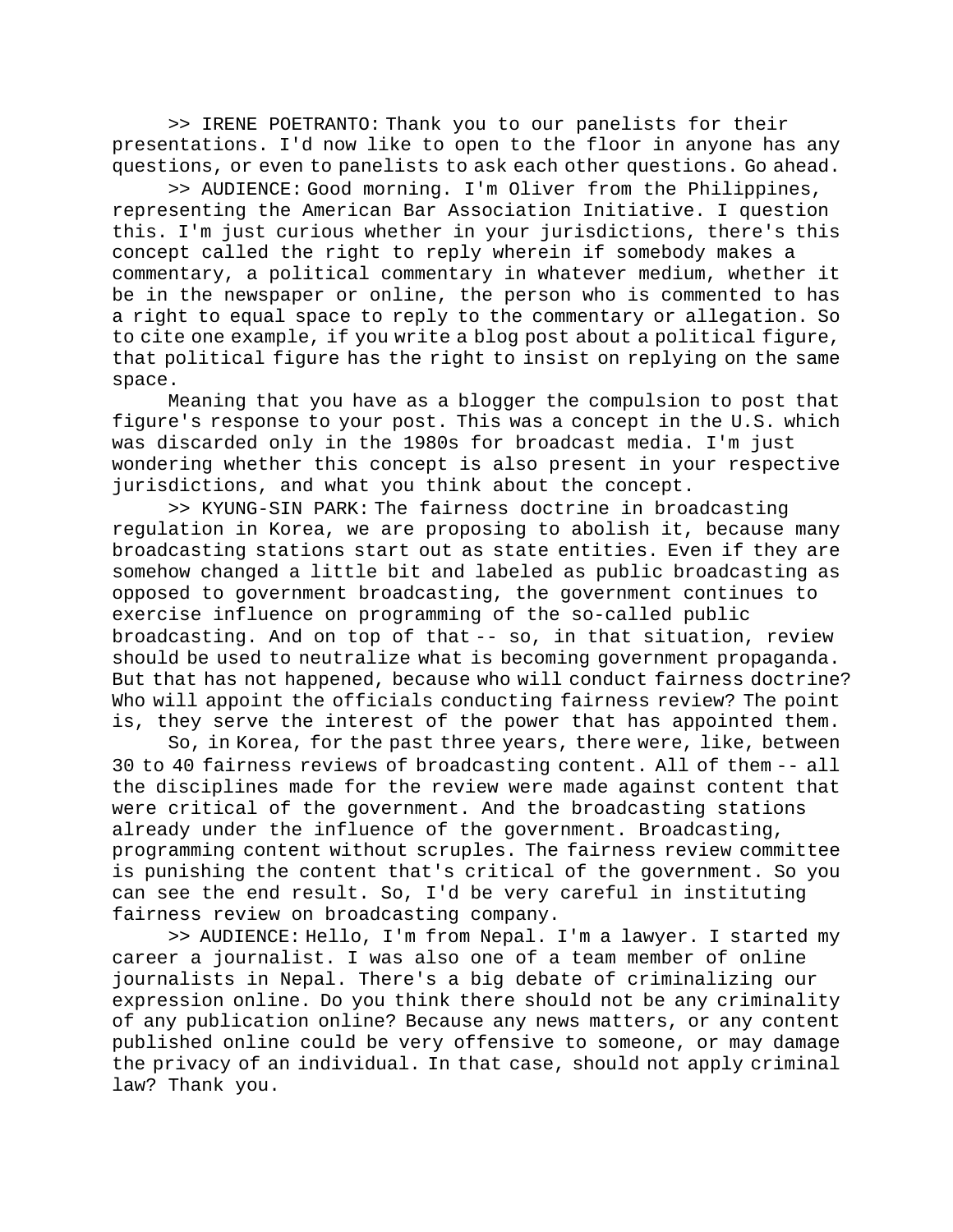>> Did I understand your question correctly? Your question is, in my opinion, at least, do I believe that online -- should online publication deemed very offensive, or something like that to a particular person, I suppose, be held criminal, may it be criminally liable, or the person that posted it may be criminally liable?

>> AUDIENCE: Yes, yes. Sometime it's very critical, very offensive. Any content could be very offensive online. And in that case, many countries are using criminal defamation laws to curb this, so do you advocate criminal defamation online, or there's some need of some level of need of criminal defamation?

>> JAMAEL JACOB: Well, I can only speak for myself, and I suppose our organization, since I guess it would depend on who you ask.

>> AUDIENCE: Yeah.

>> JAMAEL JACOB: For instance, in the Philippines, if I'm not mistaken, actually, there's this global trend towards the opposite, I suppose, you could say, towards the criminalization of libel, whether it is online or offline. So, to that extent, I would think that the trend right now is in favor of the criminalizing that particular -- this particular act. Given that I am fully aware, of course, that cultural differences usually factor in, which makes things complicated, I'm not saying that it should be used as justification right there and then as a constant justification in the situation.

But in my opinion, I still move towards the criminalization. In the Philippines, for instance, there has been a U.N., rather, written I suppose, comment, regarding a particular case wherein the Philippines was actually instructed or advised to work towards the criminalizing or abolishing its libel laws, ironically enough. This is why I'm saying, it depends who you ask in the Philippines. Ironically enough after that U.N. opinion, so to speak, it was actually the time that the Philippines enacted the cyber libel law. So instead of abiding, complying, or acknowledging the United Nations, the Philippine government went the opposite direction.

And even because cyber libel compared to regular, offline libel in the Philippines is actually given a heavier penalty as opposed to offline libel. So, in our case, we are moving towards the opposite direction. But as of now, our government appears to be moving towards the opposite direction.

>> Here's what I think about offensive publication online -- no, offline, online, to me, it's the same. If somebody is offensive, you can come to write a counterargument. Don't block it. Don't criminalize it. Free speech doesn't go only one way. It goes both ways. So somebody can say something. If you think it's offensive, you have the right to talk back to the other person.

>> Actually, come back to the question that the guy from ABA was asking about right to reply. In Thailand, to my knowledge, I just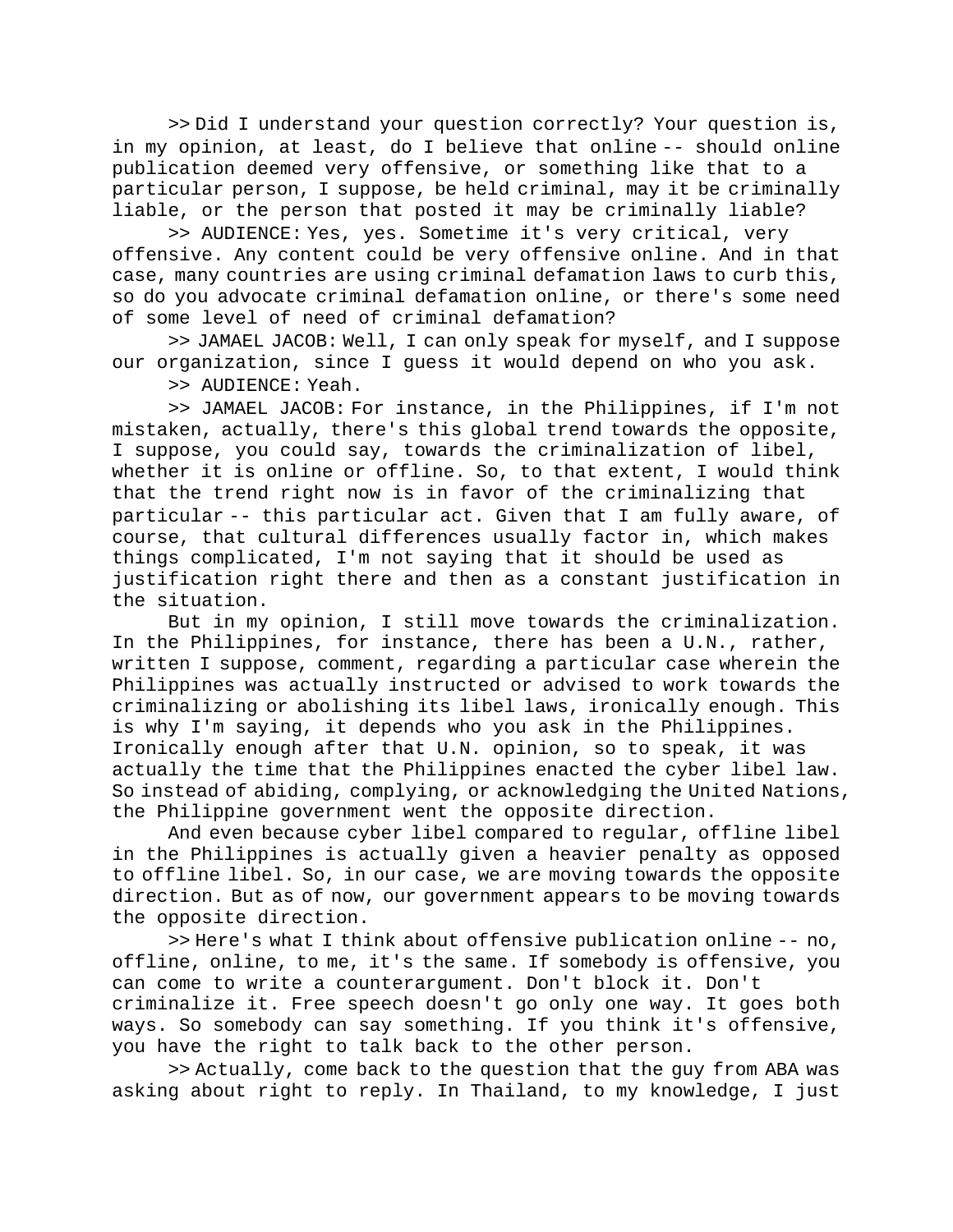searched this. I mean, our broadcasting regulator doesn't actually have the power -- I mean, so, say this first. That kind of concept, it's allow in the journalist circles, right. But it's not actually in the law. In the law it only say about something, right. So the other thing that actually, our broadcasting can do, according to the law is that, like, they can interview -- only if the media -- content that could be something like inside the national -- only, like, the industry categories -- license.

Anyway, the -- can send -- ask the media ethic board -- which is another body -- under the control of the regularity to ask the media to actually, sort of, regulate themselves, if they cover any -- on its -- so, thanks. There's nothing to specify specifically about the right to reply.

>> I want to share a feeling I have about these sessions. I have been to plenty of sessions similar to this setting. And as an audience -- and noncitizens of either Thailand, Philippines, South Korea, or the other countries, it's very difficult for me to judge what kind of stories you are telling me. And so the informational value, to put your stories in some kind of a context, is really difficult. So, I wonder -- I think it would be much more interesting for me if I had somebody from the Thai government agency sitting here talking to you.

And then we have, like, a real discussion and some fighting, you know? And then, of course, maybe each of you tell lies, but at least I have a kind of -- a better comparison of where you're coming from, what is your reasoning, how're you arguing. Now I hear academics and the people from the civil society organizations, but I don't hear what the government is saying, how are they arguing, how are they defending their measures on how they control the internet, or control freedom of expression? So, I just question how could we make these kind of sessions more balanced, although it's maybe not realistic.

But how could we make it more refreshing to hear also the bad guys from the government?

>> (Off microphone)

>> I know, I know.

>> Yeah. I will also make the same observation. In the case of the Philippines, civil society has been trying to get the Philippine government to engage more at the international level, and international fora such as this one. But unfortunately, so far, they have failed to heed our call. And I guess in the past few years, they have usually alluded to the fact that we have no dedicated ministry or department on ICTs. But now just two months ago, we do have one. We do have the ICT right now, and the national commission was just established this March. So we are hoping that in future events such as this one, we will be having more spaces, dialogues, with our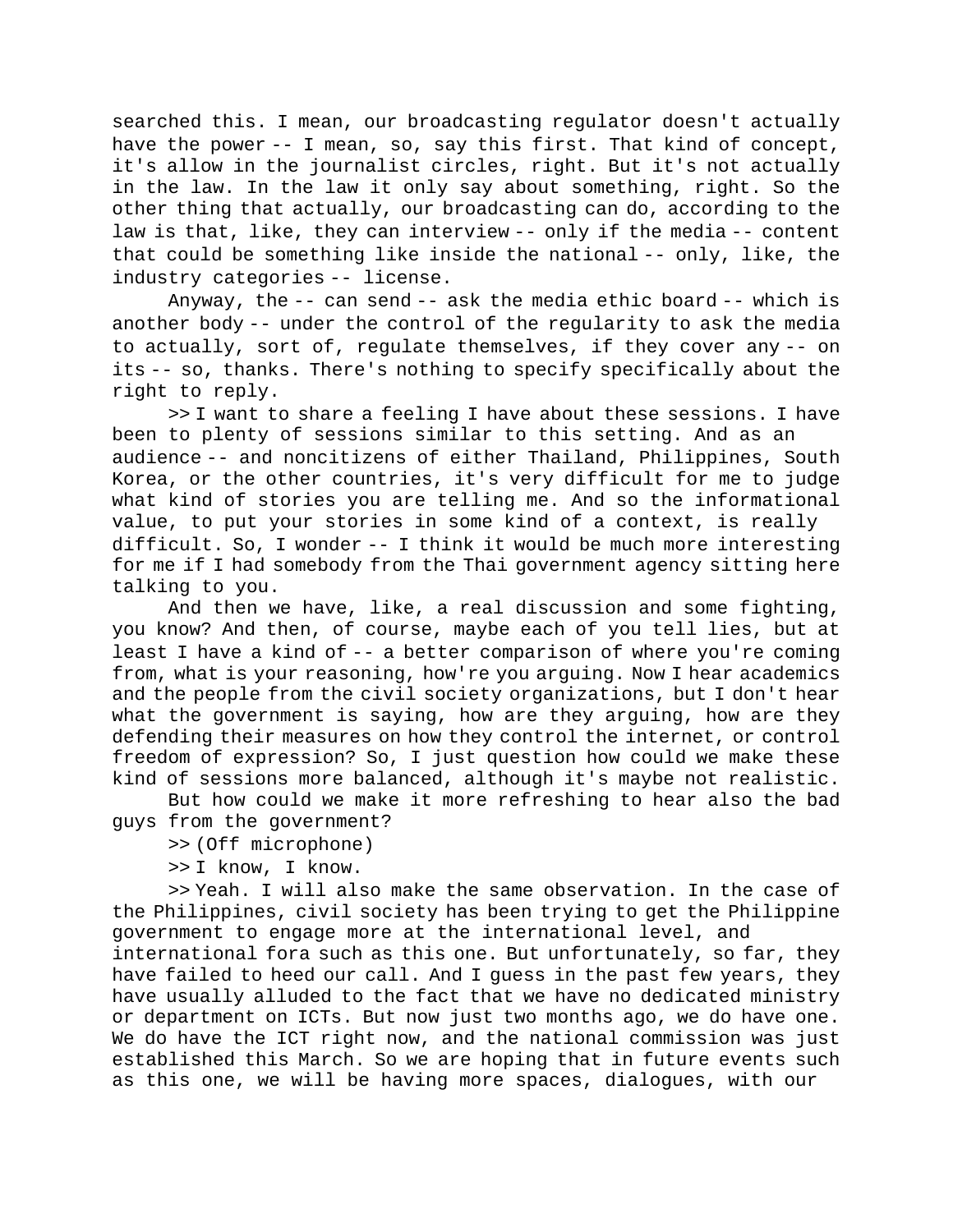governments -- not just this one, of course, and more importantly, in our respective jurisdiction we'll be able to engage with them more.

But we fully agree with your observation that it would be better if -- since, I think, a multistakeholder approach is usually what's being advocated in situations like this, that it truly be a multistakeholder -- and in particular, that it includes the states or government representatives.

>> Thank you. I think that was a really good discussion, because you pretty much mapped out all the different challenges, right. Just a couple observations. Southeast Asia has a different set of challenges, and in some cases, a much more severe, sort of, challenge. I would think it would've been kind of good to also have someone from south Asian, whether it's India, Pakistan, Sri Lanka, weighing in on the challenges. If you don't mind, I want to take a minute to flag what's happening there. A lot of the challenges are very similar, but a lot of challenges are much worse.

I think when we're looking at freedom of expression, we cannot be blindsided by what's happening to the bloggers in Bangladesh. The offline consequences for blogging are serious, not only for them, for their families, is and more particularly, for the female partners and family members. They are being killed, literally by now, 24 bloggers have been killed in Bangladesh, including activists. So that's one, for writing online.

The second major challenge is, they're merging ICT laws. Like, a person from the Philippines pointed out, and Malaysia, we have specific laws and ICTs coming up, but then offline laws are also being used. And what's happening is that when they're using the offline laws they're making it even more severe for online expression. And the issue I'm trying to point out here is there's really a pressing need to do a regional analysis on these laws. Because the longer we wait, more jurisprudence is being created on this. And when I say that, it's really dangerous jurisprudence, because courts are coming out saying that the internet is dangerous, they're saying the internet is destabilizing political economies.

So I think there's really a need to step back, and lawyers and civil society look at how courts are interpreting these ICT laws. The third point I wanted to make is in relation to religion, and that's been covered in different panels. In south Asia, that's the most pressing problem we're facing, religion and religious sensitivities are being repeatedly used to shut down expression online. This is both expression about religion, as well as other forms of expression that are being shut down on the context of offending religion, as if religion has a concept of defamation attached to it, which the international mechanisms have been pushing back on.

So, these are the three broad points I kind of wanted to flag.

>> Hi, may name is Said, I come from Afghanistan. I just want to give our perspective. As a government employee, we have some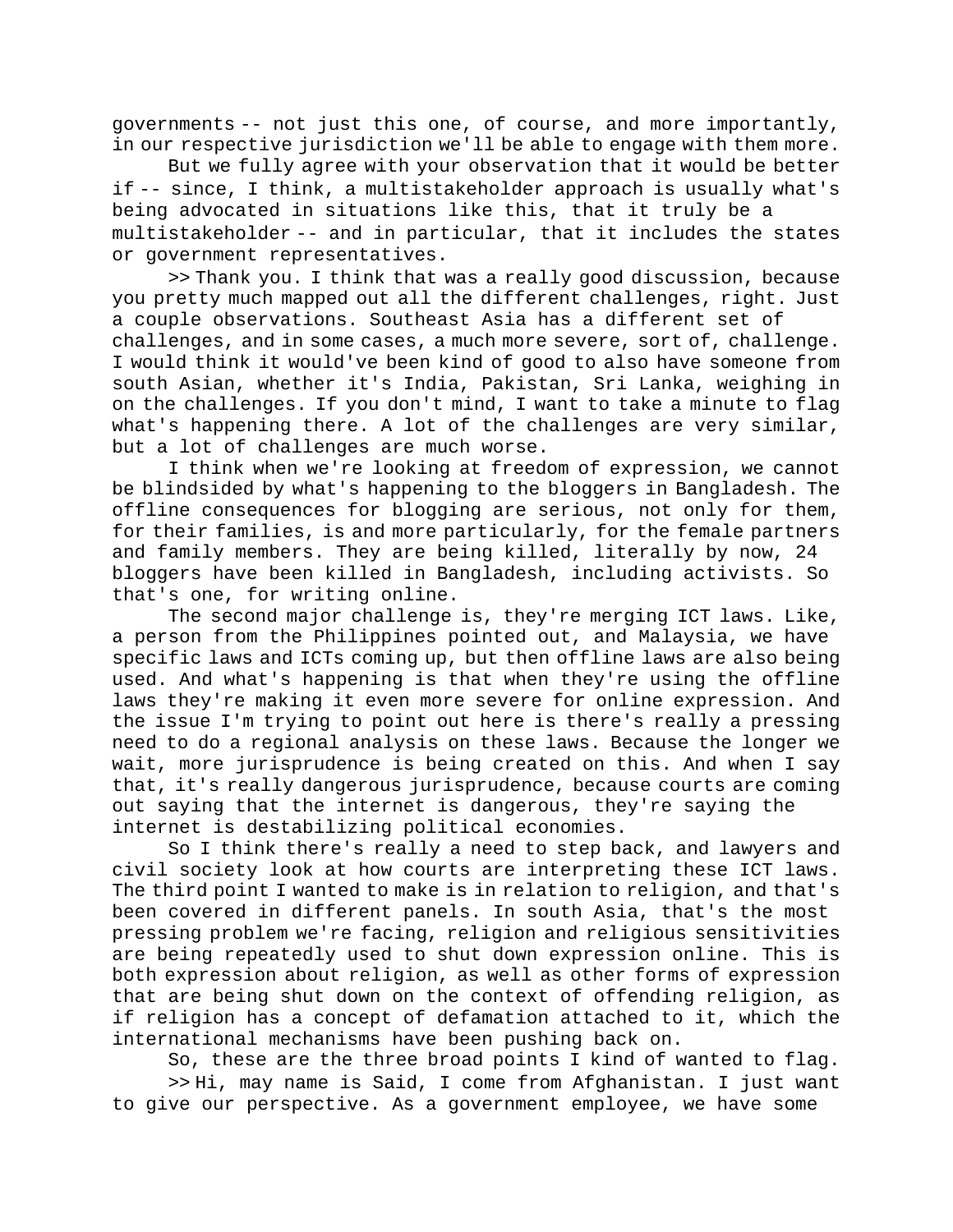tactics in terms of public consultation when it comes to cyber law and legislation similar to that. So I completely agree with the approach that the government usually -- they do consult private businesses and civil society, but they have their own tactics of keeping it minimum and quiet. And they do that by -- in my particular case -- they limit the time. And they also use very limited number of publications which are government-only.

And people don't usually read that. So they still publish that. They fulfill the minimum requirement. But who reads that? Do people get back to them? So, that happens. And once, twice, thrice, nobody responds because the channels that they use are the channels that usually don't even read, or -- they're usually like printed publications, which people are not using anymore. Another concern that we have in our country is that when I was talking to the director of information security, the directorate drafted the cyber law, they reduced the age of a minor from 18 to 16.

And that, I think, in itself is such a big challenge of targeting minors who are, according to them, they are usually the larger number of hackers. That in itself is a big indication of criminalization of people, of citizens, through these cyber laws, and not actually protecting them or giving education to them, or giving an opportunity to not repeat the mistakes that they would do again. And I repeat myself that these are usually -- what hackers do usually, they are mistakes. And they would probably revert back if they could. Thank you.

>> All right. Malaysia do have issue with religion. We have fundamentalists, believe it or not. It's not a technology problem. Bad news. Technology amplify the problem. To fix it, you need to fix society, to educate people in more civil way to talk. So, over there, again, that's not a tech problem. Look at it this way. We need better communication. The problem is, even in our country, we do not know any form of consultation on issues -- any issues. But how you solve that is, again, groups of people actually try to find out -- that's what they do.

Unfortunately, we don't have a big -- but a lot of country have the same issues. Again, this is not a technical problem, it's a problem of civil society and society itself. In this case, in your case, the technical solution won't amplify the issue. Again, the different scenario -- in your case, technology going to make things worse. In your case, it might make things easier. Thank you.

>> IRENE POETRANTO: Well, thank you for the questions and the answers. Thank you for coming to our panel today. And please join me in applauding our panelists. Thank you.

(Applause)